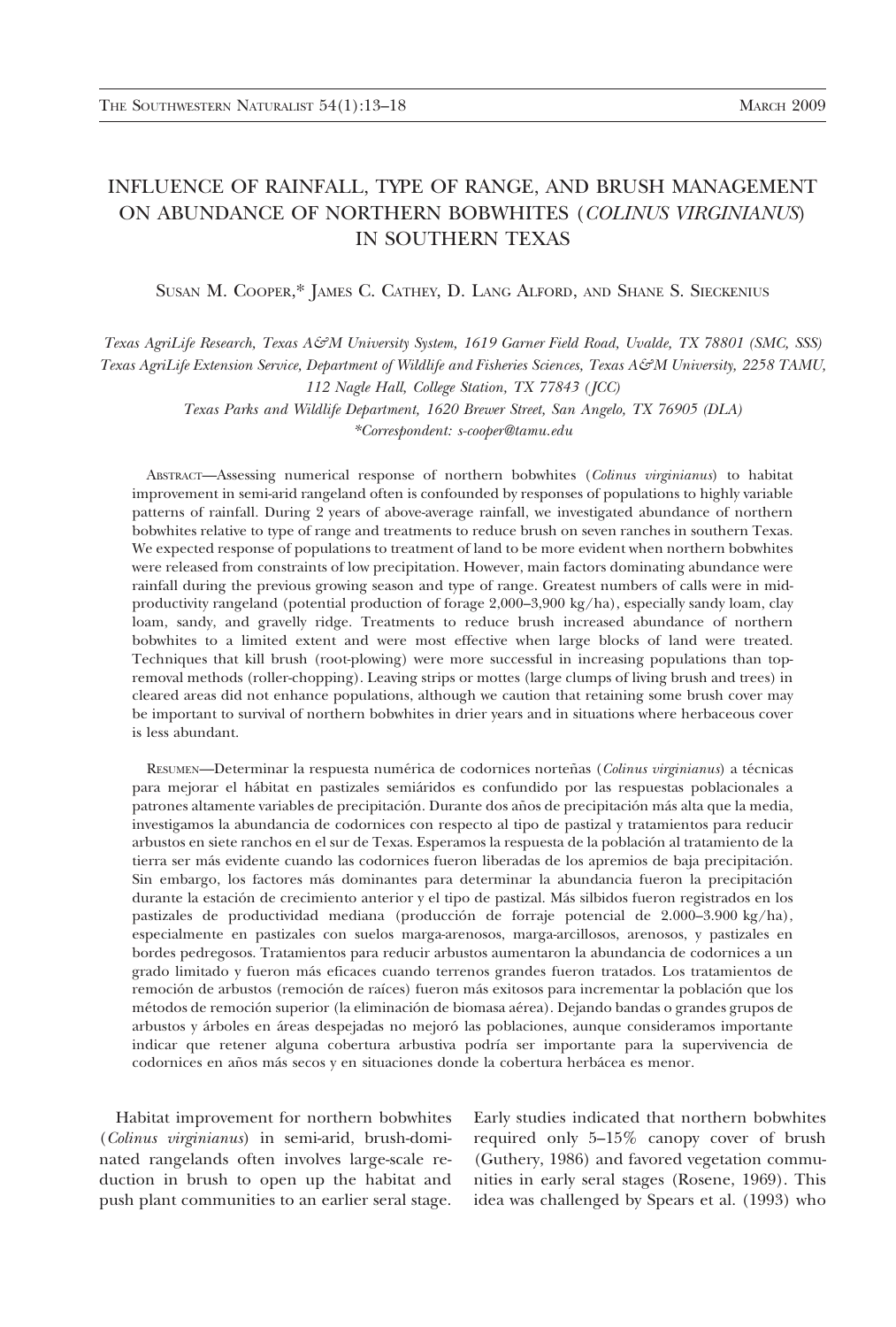detected that northern bobwhites were associated only with early successional vegetation in mesic, high-productivity, rangeland. In habitats of medium-to-low productivity, such as the central and western Rio Grande plains of Texas, seral stage was not important. More recently, Hiller et al. (2005) determined that northern bobwhites in northern Texas can thrive in 30– 60% mixed-shrub cover. In fact, northern bobwhites exhibit considerable habitat slack (Guthery, 1999), in that they can use a variety of habitats, provided there is a suitable distribution of microhabitats that comprise usable space (Guthery, 1997) for that species. For northern bobwhites, usable space requires fine-scale interspersion of brush for protective cover, open areas for forbs, and bare ground for foraging (Kuvlesky et al., 2002; Hiller et al., 2005). Thus, habitat improvement must include consideration of both vegetative structure and distribution.

Large-scale reduction of brush is achieved most commonly by mechanical means. Top-removal methods, such as roller-chopping, alter stature of brush, but because most species of brush resprout there is little effect on species composition. More intensive treatments, such as root-plowing, kill more brush so they have a greater effect on vegetative composition. Removal of brush may be followed by additional treatments including raking, stacking, and reseeding with grasses and forbs. Prescribed fire primarily is used to maintain cleared areas, but also may be used in initial clearance of brush-infested land; most species of brush resprout after fire. Within treated areas, strips or patches of untreated brush usually are left to create a patchwork of vegetative structure that provides a mixture of protective cover and open feeding areas.

Time and expense involved in implementing these land treatments necessitates that managers target those areas that are most capable of producing high populations of northern bobwhites. However, assessing success of land treatments in increasing abundance of northern bobwhites is difficult in semi-arid areas where annual quantity and timing of rainfall is highly variable. Fluctuations in annual precipitation greatly affect populations of northern bobwhites (Hernández et al.,  $2002a$ ); this effect primarily is mediated by vegetative response to precipitation (Bridges et al., 2001).

In this study, we examined abundance of northern bobwhites in relation to type and

productivity of range, and treatments to reduce brush, over a 2-year period of above average rainfall. We predicted that population constraints due to low precipitation would be minimized, making the underlying effects of type of range and reduction of brush on abundance of northern bobwhites more evident. This would allow us to identify optimal types of range and treatments to reduce brush to improve habitat for northern bobwhites.

MATERIALS AND METHODS—We conducted the study on seven ranches in Frio, La Salle, Live Oak, Webb, and Zavala counties within the South Texas Plains ecoregion. These ranches have a cumulative holding of 64,000 ha and were 2,833–32,375 ha in size. All ranches have active brush-management programs and are managed for mixed production of white-tailed deer (Odocoileus virginianus), quail, and cattle. We mapped each ranch using the 2004 Natural Agricultural Imagery Program available from Texas Natural Resources Information System (http://www.tnris.state.tx.us/) using ArcGIS 9.1 (Environmental Systems Research Institute, Redlands, California), and overlaid soil-survey and range-type information available from the Natural Resource Conservation Service Soil Survey Geographic SSURGO Database (http://soils.usda.gov/survey/printed\_surveys/state.asp? state=Texas&abbr=TX). Managers of these ranches provided information on type and time of treatment of land. Method and pattern of reduction of brush were not independent so we combined them in the term treatment. Root-plowing was used to create all three patterns of removal of brush; large open blocks, alternating strips of cleared and uncleared land, and cleared areas with scattered mottes (large clumps of living brush and trees). Roller-chopping was used only to create strips. All treatments were implemented 2–6 years before the study, allowing time for the land to revegetate. Most strips were created 1998–2000, most mottes were created in 2001, and most larger blocks were cleared in 2002. Width of strips were 10–120 m, and mottes were ca. 100 m apart. Replication of treatments within each type of range was not always possible because treatments were implemented by landowners and were not created specifically for this study.

Climate of the South Texas plains is semi-arid. Longterm annual precipitation for the five counties within the study area is 41  $\pm$  32 cm, with large fluctuations in quantity and seasonal distribution. Soils in this region tend to be sandy; 13 range types were identified. Potential herbaceous production of these areas was  $\langle 2,000 \rangle$  to  $\langle 2,000 \rangle$  kg/ha of air-dried forage under cultivation (http://www.ncgc.nrcs.usda.gov/products/ datasets/ssurgo/), although production is lower under natural vegetation. Vegetation was a diverse mixed-brush community dominated by honey mesquite (Prosopis glandulosa), blackbrush (Acacia rigidula), and annual grasses. Several ranches had areas planted with buffelgrass (Cenchrus ciliaris) to provide forage for cattle.

We surveyed abundance of bobwhites by counting the ''bobwhite'' whistle calls of males in spring 2004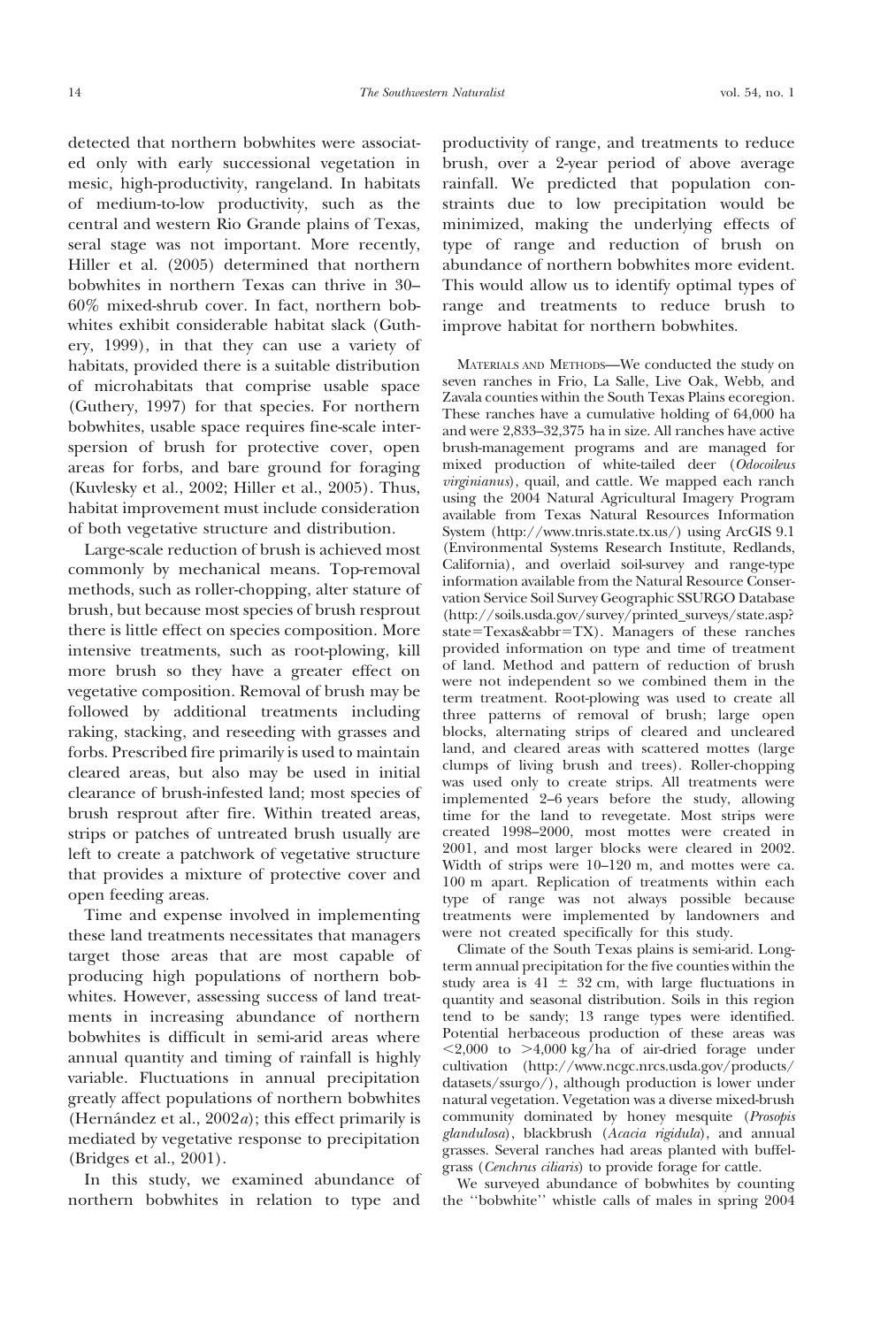and 2005. Whistle counts have been criticized as a poor predictor of productivity because unpaired males are believed to be the most active callers and do not represent the true breeding population (Guthery et al., 2001). However, we considered these counts to be a suitable comparative index of abundance in brushdominated systems where road counts tend to be biased toward greater visibility of northern bobwhites on treated than on untreated areas. Auditory survey also allowed us to survey a larger area than could be achieved from road counts. We placed 10 count stations equidistantly along a 16-km route on each ranch. We determined the most obvious type of range and treatment in a 600-m radius around each station. During the last 2 weeks of April and first 2 weeks of May, we monitored each station for 5 min on 3 consecutive mornings, starting at a different station each day. Weather may affect frequency of calling (Hansen and Guthery, 2001), so we noted time of day and cloud cover, and recorded wind speed and minimum temperature using a Pocket Weather Station (Model 3000, Kestrel, Boothwyn, Pennsylvania). Following Robel et al. (1969), counts were not collected in rain or wind speed  $>16$  km/h. We began counts at sunrise and continued until completion. At each site, we recorded number of calls given by each male and estimated his direction and distance from the observer. We used mean number of different birds calling per site rather than a density estimate because the exact distance over which birds could be heard in this habitat was unknown.

We measured density of potential nesting cover at alternating listening stations by walking a 500-m long by 2-m wide belt transect in a random direction. Tufts of grass  $\geq 30$  cm in diameter or cactus  $\geq 60$  cm were recorded as potential nest clumps (Lehman, 1984; Hernández et al., 2003). We gathered precipitation records from the nearest National Oceanographic and Atmospheric Administration recording station to each ranch.

We compared information on mean number of calling males per station to current weather variables (minimum temperature, wind speed, and cloud cover), seasonal rainfall (previous spring, summer, autumn, and winter), habitat variables (type of range, productivity ranking of range, and nest clumps/ha), and ranch-management variables (grazing pressure, presence of food plots and feeders, and treatment). We used SAS PROC GLM to identify and test significant variables because this procedure can assess both categorical and numerical variables (http://support.sas.com/91doc/docMainpage. jsp). Differences between means were tested by Tukey's test. We used nonparametric one-way ANOVA (SAS PROC NPAR1WAY) to test for differences in abundance of northern bobwhites relative to individual treatments of land. Significance of results was tested with the Kruskal-Wallis test. Significance was set at  $\alpha \leq 0.05$ .

RESULTS—Effects of wind speed, cloud cover, and minimum temperature were successfully minimized by the procedure and did not influence counts of calls  $(F_{3,35} = 1.76, P =$ 0.137). At the time of this study, vegetation was lush due to above-average rainfall, consequently management decisions including grazing and supplementation by food plots and feeders did not influence abundance of northern bobwhites  $(F_{3,136} = 1.13, P = 0.338)$ . Grazing pressure was low and nesting cover was abundant  $(\geq 600$ clumps/ha; Hernández et al., 2003) and did not influence abundance  $(F_{1,68} = 1.90, P =$ 0.172).

The most important factors affecting counts of calls were annual precipitation  $(F_{1,101} = 11.48)$ ,  $P = 0.001$ ), and type of range ( $F_{12,101} = 2.22$ ,  $P =$ 0.016). Compared to these over-riding factors, treatment  $(F_{5,101} = 0.64, P = 0.635)$  and interaction of treatment with type of range  $(F_{13,101}$ = 1.41,  $P = 0.179$ ) were not important, although they did contribute to the overall best-fit model  $(r^2 = 0.410)$ .

During the study, precipitation was well above the long-term average of  $41.4 \pm 32.1$  cm/year for the five counties in the study area (http://www7.ncdc. noaa.gov/IPS/CDPubs?action=getpublication). In the year preceding counts in 2004, mean precipitation was  $88.1 \pm 7.5$  cm, with rainfall relatively equally distributed between spring, summer, and winter, while autumn was relatively dry. In the year preceding counts in 2005, mean precipitation was  $68.7 \pm 12.2$  cm and was more evenly distributed between autumn and winter than in the previous year (Table 1). The least difference in annual precipitation between the 2 years (8 cm) was recorded in Zavala County, and counts of calls on both ranches in this area were similar between years. Ranches further east in Frio and Live Oak counties, experienced a 21–25-cm decrease in precipitation in the second year, but only the ranch in Live Oak County had a decline in number of northern bobwhites  $(t_{18} = 6.44, P < 0.001)$ . Although, vehicular disturbance due to initiation of mining-remediation work on this ranch may have affected distribution and activity of northern bobwhites. On the two southern-most ranches, rainfall in the second year decreased by 29 cm, much of this decrease was in spring, and abundance of northern bobwhites decreased by ca. 50% (La Salle County  $t_{18} = 2.08, P < 0.050$ , Webb County  $t_{10} = 2.93, P < 0.020$ . Over all ranches, rainfall in the previous growing season, especially summer, had a greater effect on subsequent counts of calls than rainfall later in the year (previous spring  $F_{1,125} = 3.00, P = 0.086$ ; previous summer  $F_{1,125} = 5.12, P = 0.027$ ; previous autumn  $F_{1,125}$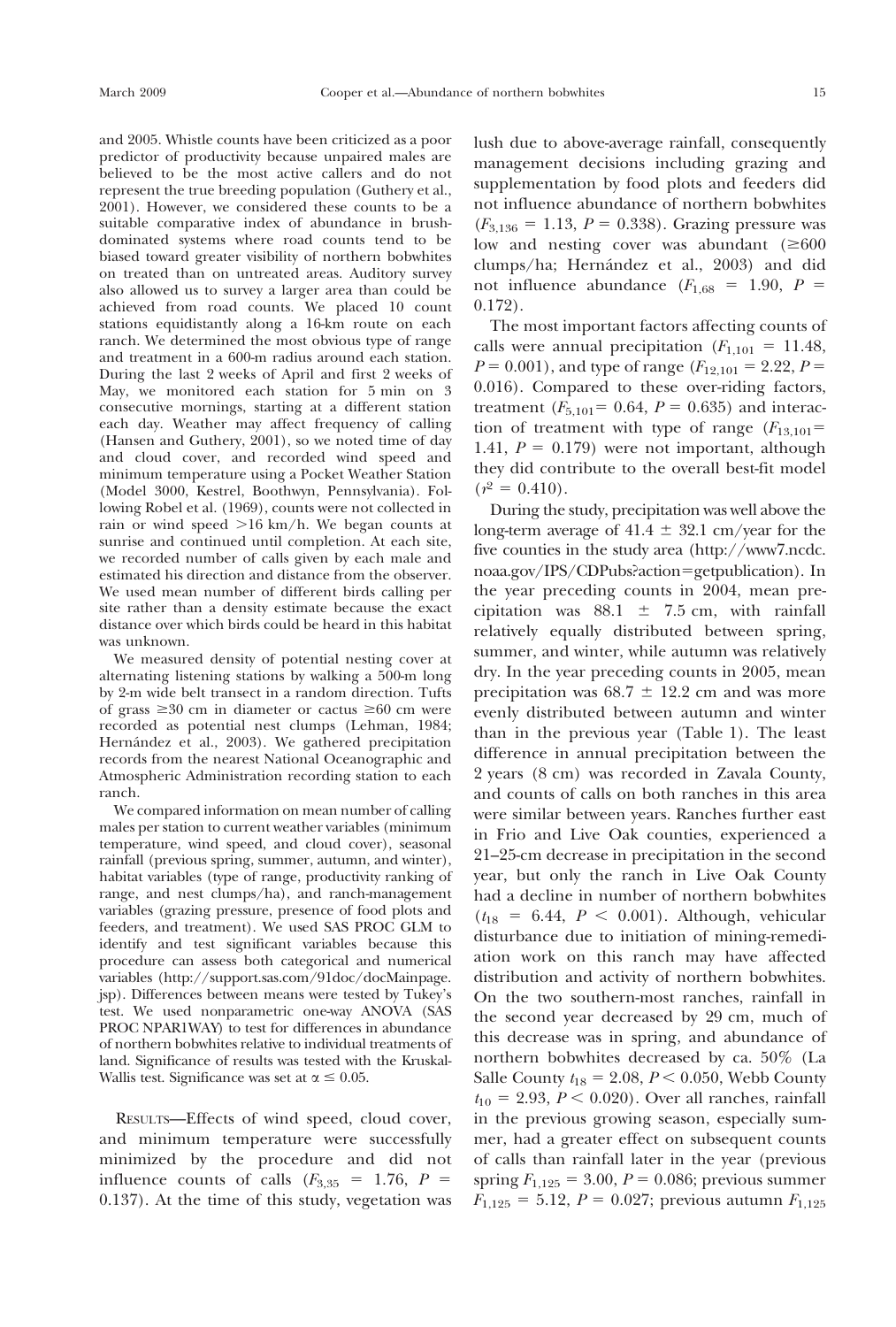Type of range was secondary to rainfall in influencing numbers of calling northern bobwhites. Greatest numbers of calling northern bobwhites were on sandy loam, clay loam, sandy, and gravelly ridge sites (Fig. 1). These range sites were of moderate vegetative productivity. Few northern bobwhites were in low-productivity, shallow-ridge sites or high-productivity sites such as ramadero (creeks) and loamy bottomlands (Fig. 2a).

Although ANOVA did not identify treatment as a major influence on abundance, counts of calls were higher on treated areas than on untreated rangeland (treated  $3.34 \pm 1.78$  birds/site, untreated 2.63  $\pm$  1.61 birds/site,  $\chi^2_1 = 4.92$ ,  $P =$ 0.027). Comparing treatments within moderateproductivity types of range (Fig. 2b), the only treatment producing consistently higher counts of calls than untreated areas was root-plowed in large blocks ( $\chi^2$ <sub>1</sub> = 7.69, *P* = 0.006); this treatment also had more northern bobwhites than on rollerchopped strips ( $\chi^2$ <sub>1</sub> = 5.34, *P* = 0.021). Within root-plowed areas, leaving strips of residual brush did not improve size of populations of northern bobwhites ( $\chi^2$ <sub>1</sub> = 1.92, *P* = 0.165), and leaving

clay pan prairie,  $n = 3$ ; GS, gray sandy loam,  $n = 6$ ; TS, tight sandy loam,  $n = 5$ ; LS, loamy sand,  $n = 3$ ; CF, clay flats,  $n = 3$ ; R, ramadero creeks,  $n = 2$ ; LB, loamy bottomland,  $n = 5$ ; SR, shallow ridge,  $n = 1$ ) in southern Texas averaged over 2 years (spring 2004 and 2005).

mottes resulted in fewer northern bobwhites than in fully cleared blocks ( $\chi^2 = 4.24$ ,  $P = 0.040$ ).

DISCUSSION—Habitat improvement for northern bobwhites in brush-dominated rangelands

TABLE 1—Seasonal precipitation (cm) preceding surveys to count whistling calls of male northern bobwhites (Colinus virginianus) during April–May 2004 and 2005 in five counties in southern Texas.

| Year                                                            | Precipitation (cm) |                 |                    |                               |
|-----------------------------------------------------------------|--------------------|-----------------|--------------------|-------------------------------|
|                                                                 | Zavala County      | Frio County     | Live Oak<br>County | Webb and La<br>Salle counties |
| 2003 (year before count in 2004)                                |                    |                 |                    |                               |
| Spring                                                          | 34.85              | 33.55           | 25.53              | 26.67                         |
| Summer                                                          | 22.12              | 26.37           | 41.07              | 26.49                         |
| Autumn                                                          | 4.37               | 5.38            | 5.33               | 4.47                          |
| Winter                                                          | 23.67              | 27.74           | 26.57              | 25.22                         |
| Total                                                           | 85.03              | 93.04           | 98.50              | 82.85                         |
| Mean $\pm$ SE number of male northern<br>bobwhites/site in 2004 | $2.70 \pm 0.39$    | $3.15 \pm 0.31$ | $4.87 \pm 0.35$    | $3.65 \pm 0.48$               |
| 2004 (year before count in 2005)                                |                    |                 |                    |                               |
| Spring                                                          | 32.72              | 28.40           | 25.81              | 7.34                          |
| Summer                                                          | 18.78              | 15.34           | 21.39              | 27.08                         |
| Autumn                                                          | 13.32              | 14.40           | 16.84              | 12.60                         |
| Winter                                                          | 12.09              | 9.50            | 13.69              | 6.40                          |
| Total                                                           | 76.91              | 67.64           | 77.72              | 53.42                         |
| Mean $\pm$ <i>SE</i> number of male northern                    |                    |                 |                    |                               |
| bobwhites/site in 2005                                          | $3.03 \pm 0.38$    | $3.22 \pm 0.49$ | $3.22 \pm 0.49$    | $1.73 \pm 0.43$               |



FIG. 1—Association of number of whistling male northern bobwhites per site with type of range (SL, sandy loam,  $n = 8$ ; S, sandy,  $n = 4$ ; GR, gravelly ridge, n  $= 2$ ; CL, clay loam,  $n = 16$ ; SC, saline clay,  $n = 12$ ; CP,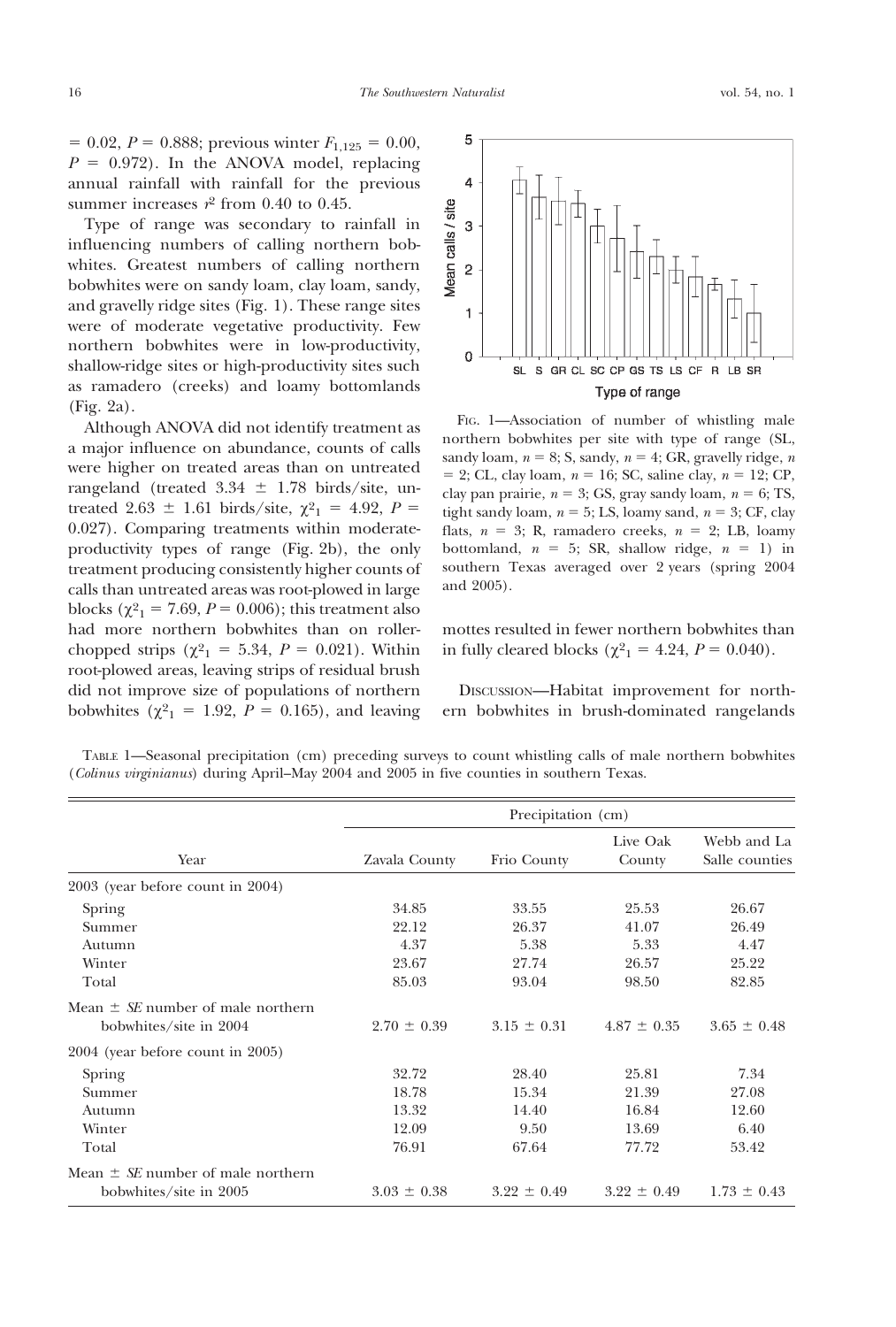

FIG. 2—Association of number of whistling male northern bobwhites per site with a) potential productivity of range (Rank 1,  $\langle 2,000 \text{ kg/ha}, n = 1$ ; rank 2, 2,000–2,999 kg/ha,  $n = 23$ ; rank 3, 3,000–3,999 kg/ha,  $n = 34$ ; rank 4, >4,000 kg/ha,  $n = 7$ ) of air-dried herbage) and b) pattern and method of brush clearance in mid-productivity rangeland (BR, blocks were root-plowed,  $n = 6$ ; SR, strips were root-plowed, n  $= 16$ ; SC, strips were roller-chopped,  $n = 8$ ; MR, strips were root-plowed,  $n = 4$ ; UT, untreated,  $n = 27$ ) in southern Texas averaged over 2 years (spring 2004 and 2005).

often involves expensive, large-scale treatments to reduce brush over extensive areas. Yet quantifying response of populations to treatments in semi-arid regions often is confounded by considerable annual fluctuations in quantity and timing of precipitation. Rainfall and the subsequent effect on vegetation greatly affects population dynamics of northern bobwhites (Rice et al., 1991; Bridges et al., 2001; Hernández et al., 2002a), and can mask effects of habitat treatments. During this study, the South Texas plains experienced 2 years of above-average precipitation, which we hypothesized would reduce weather-induced constraints on populations of northern bobwhites. This would allow us to evaluate effectiveness of various treatments to reduce brush on abundance of northern bobwhites. Nevertheless, even in these wet years, precipitation during the previous summer, and to a lesser extent in the previous spring, was the dominant factor impacting abundance of northern bobwhites. Breeding success is sensitive to variation in rainfall during spring and summer (Lusk et al., 2002). In semi-arid areas, positive effects of additional precipitation in the growing season include increased growth of vegetation for nesting cover and shelter, and more food in the form of vegetation, insects, and seeds. In comparison, productivity in more mesic regions tends to decrease as rainfall in summer increases. Excessive precipitation can chill eggs and young chicks (Newton, 1998), even in arid areas

(Hernández et al., 2002b). Several studies have indicated that, in South Texas, precipitation in the previous autumn often correlates best with abundance of northern bobwhites in the following year (Bridges et al., 2001; Lusk et al., 2001, 2002); however, late-season rainfall was not identified as an important factor in our study.

Type of range was secondary to rainfall as an influence on abundance of northern bobwhites. Types of range with largest populations were sandy loam, clay loam, sandy, and gravelly ridges. These sites are of moderate productivity for the area, although they would be considered of low productivity in more mesic regions (Spears et al., 1993). Few northern bobwhites were heard in the most productive types of range. In semi-arid rangeland, lack of moisture often limits productivity, and the most productive sites are often lowlying areas that are subject to inundation during rainstorms. These areas are unsuitable nesting habitat. Abundance of northern bobwhites also was low on lowest-productivity sites with thin soils, such as shallow-ridge sites. Herbaceous cover and density of potential grassy nesting clumps on these sites was low even during wet years. In this study, the number of shallow-ridge sites was small, but counts collected over the same time on shallow-ridge sites on the northern edge of the South Texas plains support the observation that this is unfavorable habitat for northern bobwhites (mean birds/site  $1.10 \pm SE$ 0.15,  $n = 20$ .

This study suggests that in semi-arid regions, reducing brush will not improve habitat for northern bobwhites in areas prone to inundation or low-productivity types of range, but in midproductivity rangeland, abundance can be increased by treatments to reduce brush, with variable response. Although Spears et al. (1993) suggested that the best land-management procedure for northern bobwhites in central and western South Texas plains may be to protect later seral stages that tend to have more ground cover, the most successful treatment in increasing populations was intensive clearing of large blocks of land by root-plowing, which kills much of the brush. There was no evidence that leaving strips and mottes of brush to create a mosaic of protective cover and open feeding areas was advantageous. However, this study was conducted in a period of abundant rainfall when optimal growth of herbaceous vegetation provided ample cover. In drier years, or under heavier cattle